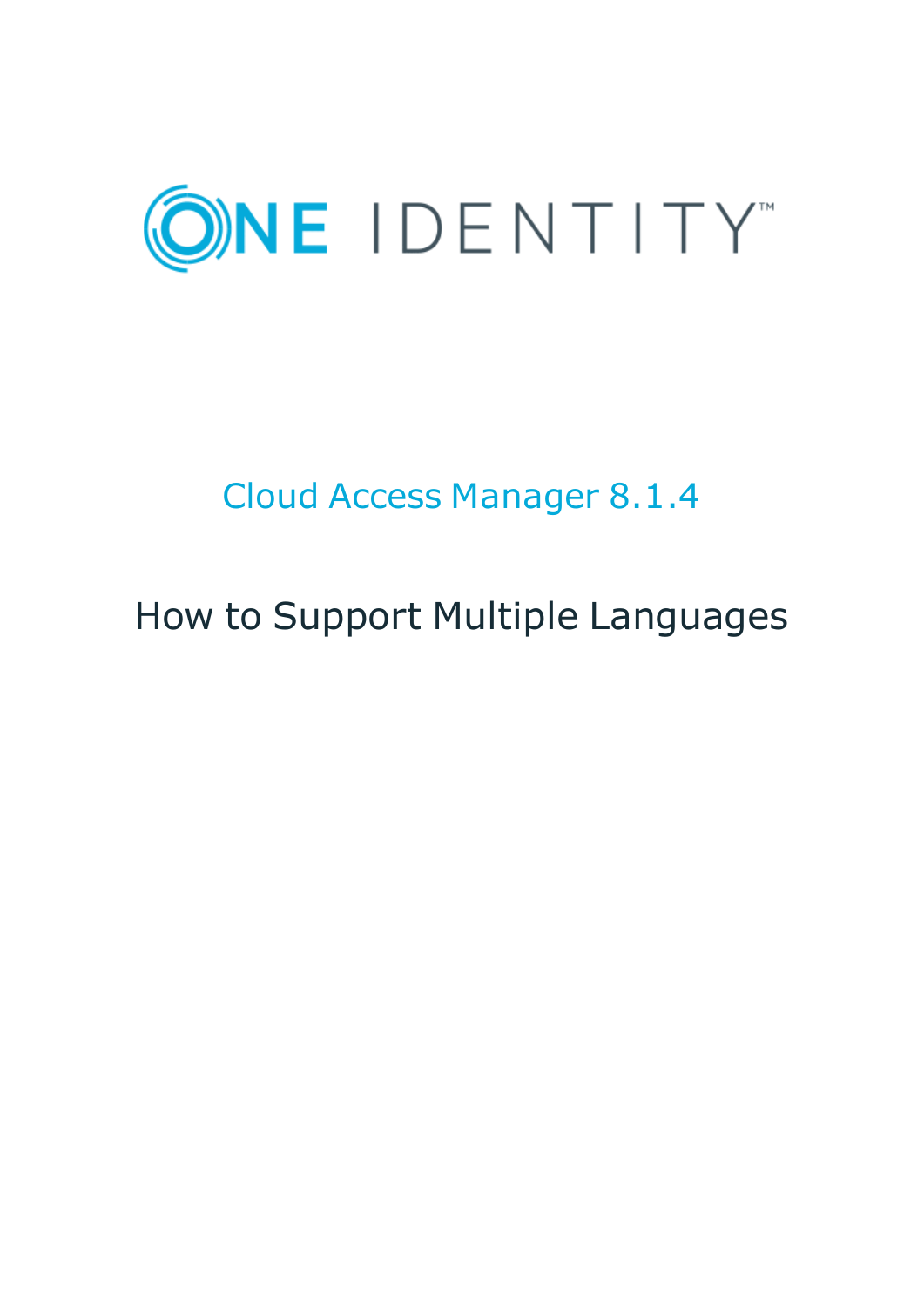### **Copyright 2018 One Identity LLC.**

### **ALL RIGHTS RESERVED.**

This guide contains proprietary information protected by copyright. The software described in this guide is furnished under a software license or nondisclosure agreement. This software may be used or copied only in accordance with the terms of the applicable agreement. No part of this guide may be reproduced or transmitted in any form or by any means, electronic or mechanical, including photocopying and recording for any purpose other than the purchaser's personal use without the written permission of One Identity LLC .

The information in this document is provided in connection with One Identity products. No license, express or implied, by estoppel or otherwise, to any intellectual property right is granted by this document or in connection with the sale of One Identity LLC products. EXCEPT AS SET FORTH IN THE TERMS AND CONDITIONS AS SPECIFIED IN THE LICENSE AGREEMENT FOR THIS PRODUCT, ONE IDENTITY ASSUMES NO LIABILITY WHATSOEVER AND DISCLAIMS ANY EXPRESS, IMPLIED OR STATUTORY WARRANTY RELATING TO ITS PRODUCTS INCLUDING, BUT NOT LIMITED TO, THE IMPLIED WARRANTY OF MERCHANTABILITY, FITNESS FOR A PARTICULAR PURPOSE, OR NON-INFRINGEMENT. IN NO EVENT SHALL ONE IDENTITY BE LIABLE FOR ANY DIRECT, INDIRECT, CONSEQUENTIAL, PUNITIVE, SPECIAL OR INCIDENTAL DAMAGES (INCLUDING, WITHOUT LIMITATION, DAMAGES FOR LOSS OF PROFITS, BUSINESS INTERRUPTION OR LOSS OF INFORMATION) ARISING OUT OF THE USE OR INABILITY TO USE THIS DOCUMENT, EVEN IF ONE IDENTITY HAS BEEN ADVISED OF THE POSSIBILITY OF SUCH DAMAGES. One Identity makes no representations or warranties with respect to the accuracy or completeness of the contents of this document and reserves the right to make changes to specifications and product descriptions at any time without notice. One Identity does not make any commitment to update the information contained in this document.

If you have any questions regarding your potential use of this material, contact:

One Identity LLC. Attn: LEGAL Dept 4 Polaris Way Aliso Viejo, CA 92656

Refer to our Web site ([http://www.OneIdentity.com](http://www.oneidentity.com/)) for regional and international office information.

### **Patents**

One Identity is proud of our advanced technology. Patents and pending patents may apply to this product. For the most current information about applicable patents for this product, please visit our website at [http://www.OneIdentity.com/legal/patents.aspx](http://www.oneidentity.com/legal/patents.aspx).

#### **Trademarks**

One Identity and the One Identity logo are trademarks and registered trademarks of One Identity LLC. in the U.S.A. and other countries. For a complete list of One Identity trademarks, please visit our website at [www.OneIdentity.com/legal](http://www.oneidentity.com/legal). All other trademarks are the property of their respective owners.

#### **Legend**

- **WARNING: A WARNING icon indicates a potential for property damage, personal injury, or death.**
- **CAUTION: A CAUTION icon indicates potential damage to hardware or loss of data if instructions are not followed.**
- IMPORTANT, NOTE, TIP, MOBILE, or VIDEO: An information icon indicates supporting Œ information.

Cloud Access Manager How to Support Multiple Languages Updated - November 2018 Version - 8.1.4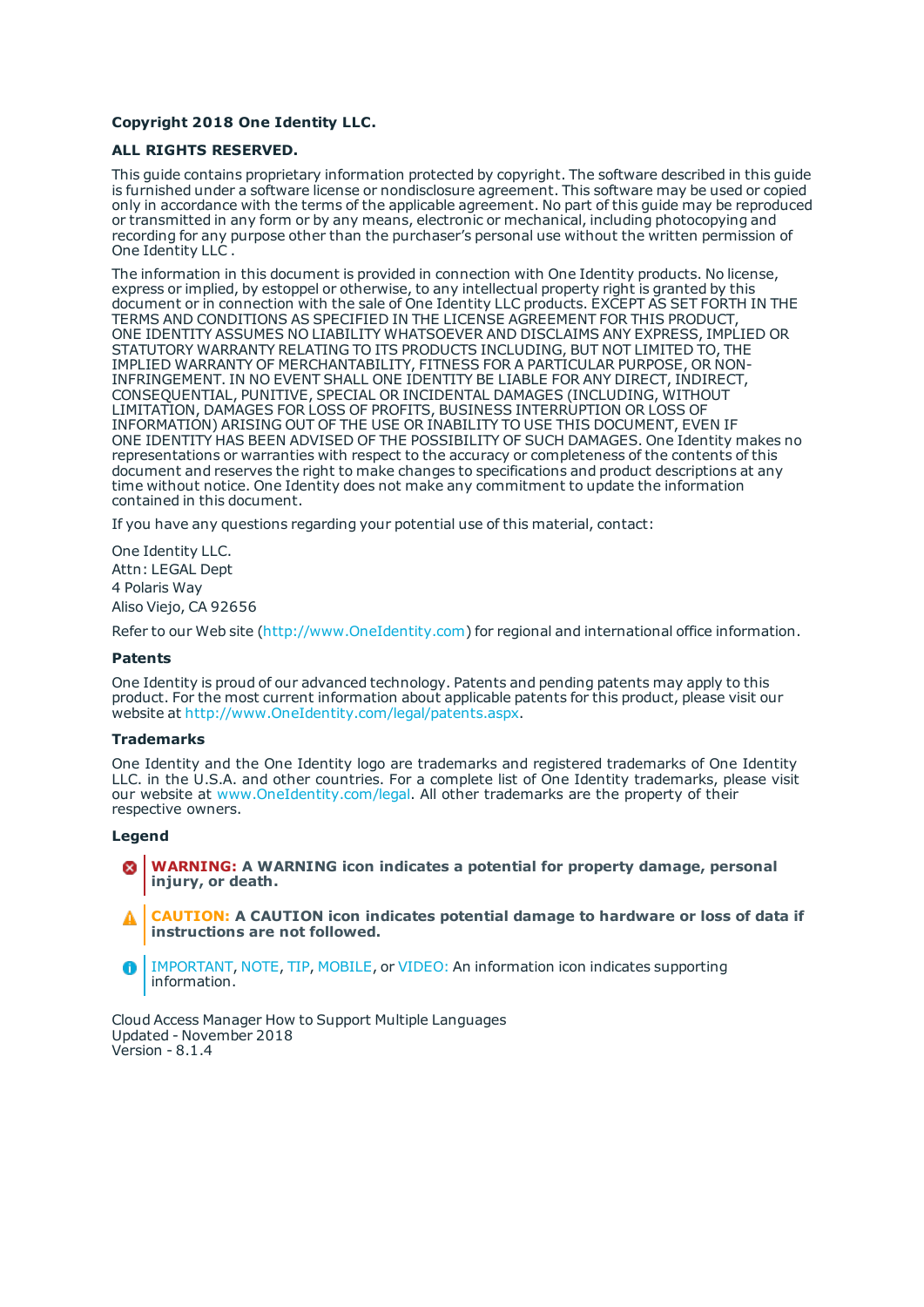### **Contents**

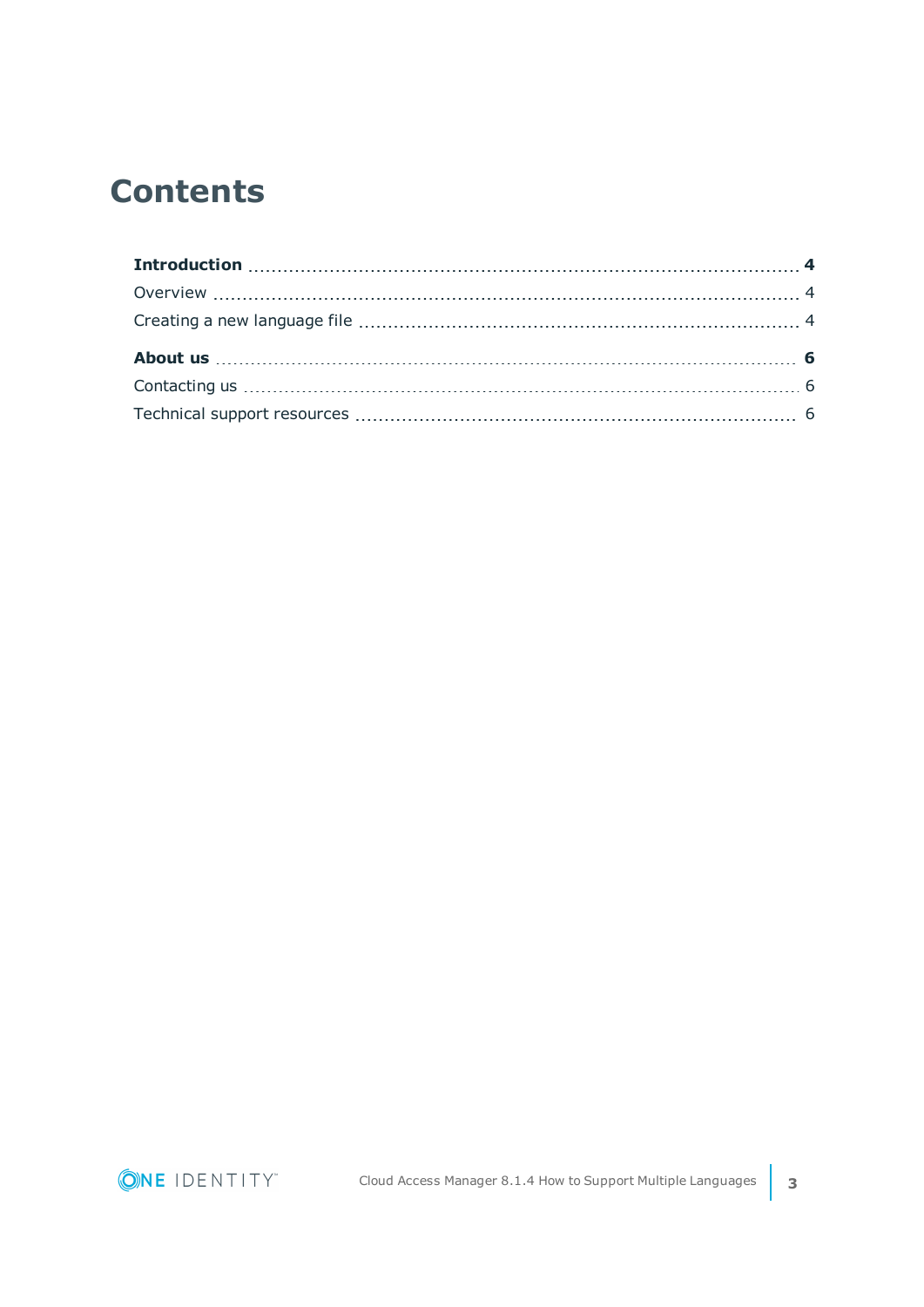# **Introduction**

<span id="page-3-1"></span><span id="page-3-0"></span>This guide describes how to support multiple languages in Cloud Access Manager.

# **Overview**

It is possible to provide support for multiple languages in Cloud Access Manager by uploading JSON formatted language definition files for each language that you want to support. Default English language files are provided as a starting point, which can then be translated into your chosen language(s). The Cloud Access Manager default English language files are:

- cam\_en.json default language file
- <span id="page-3-2"></span>• login\_en.jason - login page default language file

### **Creating a new language file**

### *How to create a new language file*

1. Log in to the Administration Console using the desktop shortcut **Cloud Access Manager Application Portal**, click **Settings** on the left hand navigation menu, then click **Language Settings**.

2. Click the appropriate buttons to download the default English language files:

Download Default (cam\_en.json)

Download Default (login\_en.json)



**4**

**Language Settings**  $\Omega$ Create and upload language definition files so that Cloud Access Manager can be translated into local languages.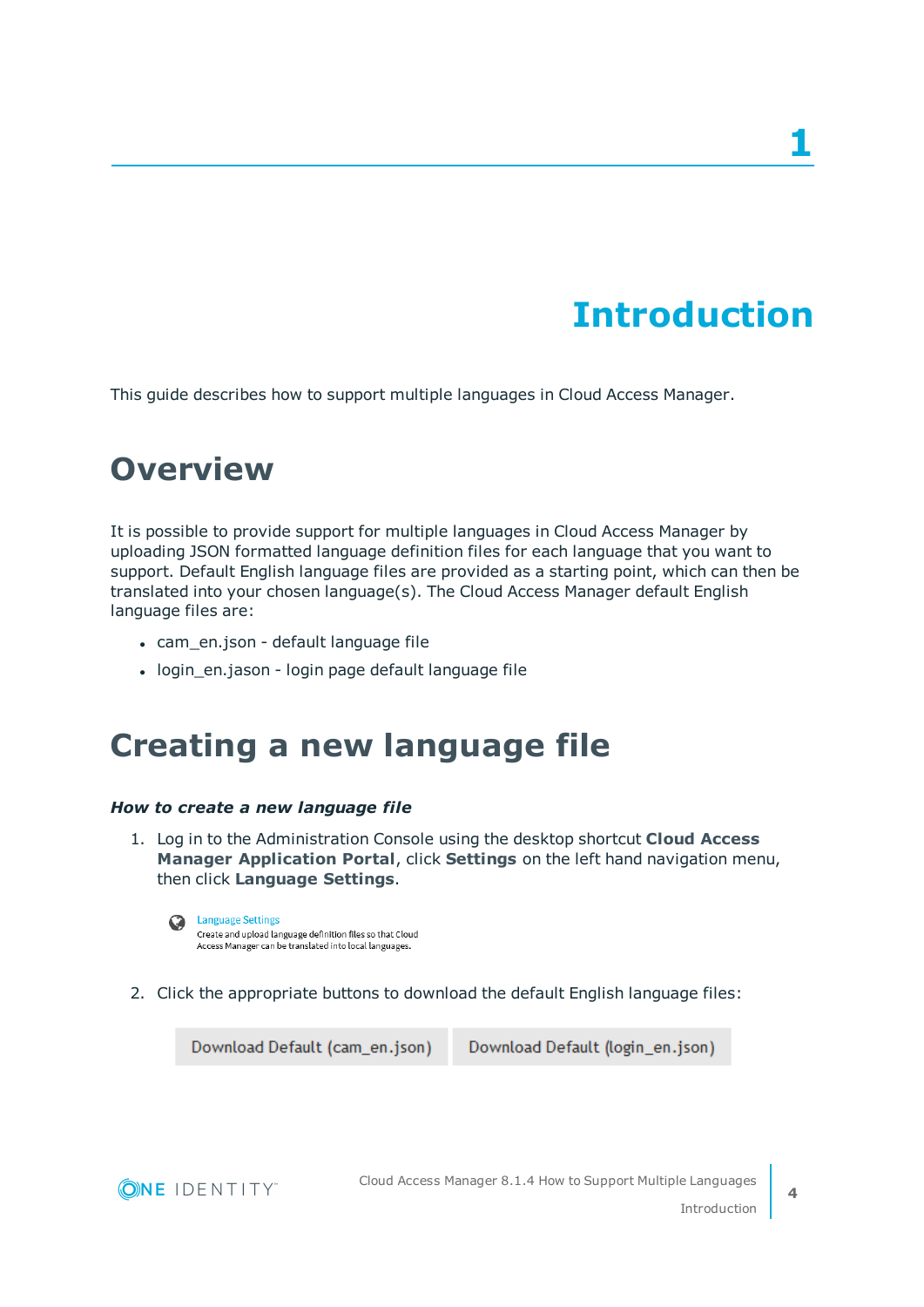- 3. Using a text editor, translate the values in the files. Each file is made up of a list of key-value pairs. The key on the left hand side of colon must remain the same, while the value on the right hand side of colon must be translated.
- 4. Save and rename the file for the correct language, for example to upload a language file for the:
	- <sup>l</sup> French language, the files would be renamed **cam\_fr.json** and **login\_fr.json**
	- <sup>l</sup> French Canadian locale, the files would be renamed **cam\_fr-CA.json** and **login\_fr-CA.json**.

O | NOTE: A locale specific language file will override a language specific language file.

- 5. Upload the files one at a time using the file upload control.
- 6. When the upload is complete, you will see a green success alert and the files are listed under **Language Files**.